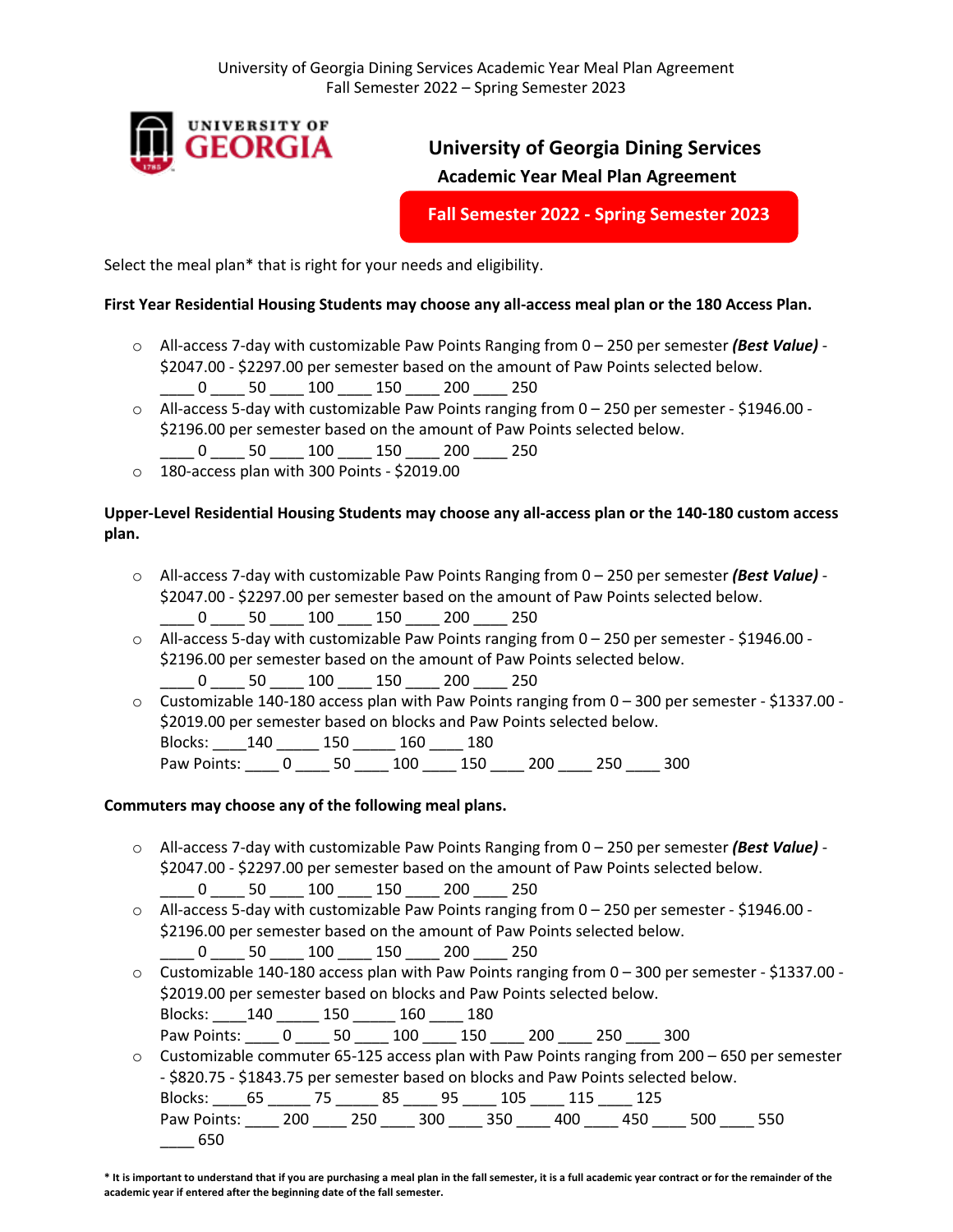**Please agree to the terms relevant to the purchase choice that you have made. If you are under the age of 18, you are not legally allowed to agree to the terms of the contract online. You must contact Dining Services via email at dining@uga.edu to obtain a paper contract for you and your legal guardian to sign.**

#### **All-Access Plans:**

We agree to give you access to meal plan service during the serving days relevant to the meal plan you have chosen. If you choose the 7- Day Plan, you will have unlimited access seven days a week whenever the dining commons are open for meal plan service. If you choose the 5 -Day Plan, you will have unlimited access Monday through Friday whenever the dining commons are open for meal plan service.

### **All-Access Plans with Paw Points:**

We agree to give you all-access meal plan service plus flexible spending points to be used in any Dining Services location on campus, as well as vending services. Your Paw Points will be accessible via your UGA ID Card. If you have a Bulldog Bucks account, please be aware that Paw Points will be used first in all Dining Services locations. A 10% bonus amount of Paw Points will be applied to unlimited meal plans at the time of purchase.

#### **Block-Access Plans:**

We agree to provide access to meal plan service during the serving days relevant to the meal plan you have chosen. If you are purchasing a meal plan in the summer semester, then it is only for that time frame. **You may use your block of accesses for entry into the dining commons for any meal that you choose. Blocks are valid during the semester they are purchased. Unused Blocks will be forfeited at the end of each semester. Blocks cannot be shared and do not roll over to any subsequent semesters.** 

#### **Paw Points:**

Your Paw Points may be used at any UGA Dining Services and on-campus Jittery Joe's locations, campus vending machines and Campus Market Express locations.

#### **Service Dates and Times:**

Please visit our website at https://dining.uga.edu/ for detailed information.

#### **Access to the Meal Plan**

Iris camera enrollment is our default system to gain access into The Village Summit, Bolton Dining Commons, Oglethorpe Dining Commons, Snelling Dining Commons, and the Niche at Scott Hall whenever they are open for meal plan service. Because of remodeling, maintenance, and other things that can arise, we cannot promise that each of the five dining commons will be open all year. If you have not yet enrolled in the iris camera recognition system, you will be required to show two forms of ID to enter the dining commons, which includes your UGA ID and an official government issued ID. (Per UGA policy, you are also required to have your UGA ID on your possession while on campus. If you lose your UGA ID Card, you may obtain another one at Card Services at the Tate Student Center. We cannot give you a temporary card.)

#### **What You Agree to Do**

In signing and submitting the meal plan contract to UGA Dining Services, you agree to make payment on your student account according to billing instructions published by the University of Georgia Bursar's office. The charge for the meal plan you select will be posted to your student account. You will receive notification of the meal plan charge posting to your student account via the e-mail address you have registered with the University of Georgia along with payment instructions from the Bursar.

You agree **NOT to take food out of the dining commons** unless you are a participant in the Bulldog Box program. If you take food out of the dining commons in an unauthorized manner, then we can take away your meal plan rights without giving you a refund.

You agree to **NOT share your meal plan with others or to allow others to use your ID to access any UGA Dining Services location**. If you allow unauthorized access or use, then we can take away your meal plan rights without giving you a refund.

You agree to behave responsibly in all UGA Dining Services locations. If you behave irresponsibly in any location, then we can take away your meal plan rights without giving you a refund. If interruption of enrollment occurs as a result of University disciplinary action, no refund credits will be made to your student account after the 4th week of service for Academic Year meal plans or 50% of the days served for the summer meal plans.

### **Your Meal Plan Bill of Rights**

If you decide that you do not want to be on the meal plan, or if you do not enroll at the University of Georgia, and you let us know before the first serving day of the semester relevant to your purchase, then you have the right to leave the meal plan. The amount charged to your student account for the meal plan will be credited in full. You may cancel your contract after the first serving day.

- If you cancel prior to the first day of classes, you will be credited the meal plan contract price less a daily meal plan rate charge for each day you were on the plan.
- Cancellations after the first day of classes have started will result in an 85% refund of the meal plan contract price less a daily meal plan rate charge for each day the meal plan offered service; or the cost of any blocks and/or PAW points used.
- No refunds will be issued after the final date to withdraw per the Bursar's calendar.
- Changing from one meal plan to another is permissible as long as you are choosing a new plan that you qualify for.
- All changes must be completed on or before the Drop/Add Date for a given semester. **No changes will be allowed after the Drop/Add Date.**

 If you decide to withdraw from the University you may cancel your meal plan contract. Refunds in the form of a credit to your student account will be made based on your official withdrawal date or your last day of dining, whichever is later. Your refund will be the cost of your plan less the number of days on the plan; or the cost of any blocks and/or Paw Points used. Notification prior to the start of service for the affected semester will result in a full refund. No refunds will be issued after the final date to withdraw per the Bursar's calendar.

 If a physician prescribes a special diet for you to address a health problem and Dining Services is unable to provide the special diet, then you have the right to leave the meal plan and charges for future meals to your student account will be credited in full. Our on-staff registered dietitian is ready to help with counseling to make the meal plan work for you. You cannot leave the meal plan because of a diet that you follow for other reasons, or because you have committed to eating somewhere else (like a sorority, fraternity or other social organization), so be sure the meal plan is right for you before you sign up.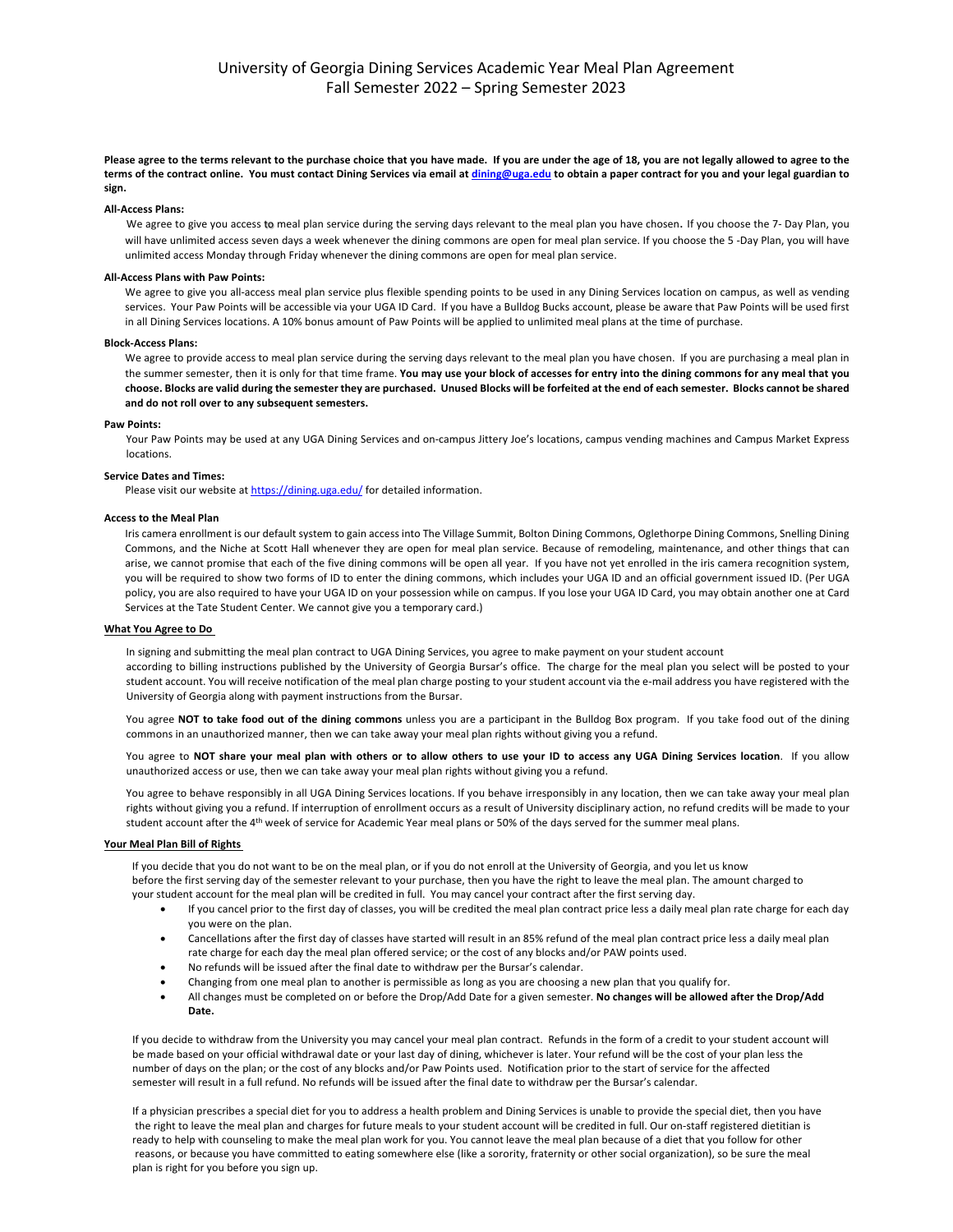### University of Georgia Dining Services Academic Year Meal Plan Agreement Fall Semester 2022 – Spring Semester 2023

#### **Other Important Information**

**This agreement is for the terms relevant to the purchase choice that you have made. It is important to understand that if you are purchasing a meal plan in the fall semester, it is a full academic year contract or for the remainder of the academic year if entered after the beginning date of the fall semester. If you graduate fall semester and/or if you are not enrolled in spring semester classes held on the UGA Athens Campus (like the Studies Abroad Program), then you have the right to cancel the spring portion of your meal plan agreement. You will need to fill out a request to cancel online at https://dining.uga.edu/ and upon verification, the amount charged to your student account for the spring semester portion of your meal plan, will be credited in full.**

You are eligible to participate in the **Bulldog Box** program, which provides a to-go option at our Dining Commons. A virtual token will be assigned to your account to exchange for a Bulldog Box. When you come to the Dining Commons for a meal, inform the cashier that you want to get a Bulldog Box BEFORE you use the Iris camera. There are two meal options:

1. Bulldog Box Meal for the existing meal period - you will have 15 minutes to fill your container. If on a commuter meal plan a second meal/block will be charged if you do not return within 15 minutes.

2. Bulldog Box Meal for the next meal period - you will be able to enjoy your current meal and fill your container to take your next meal to go.

Based upon your selection, the cashier will charge your account accordingly and issue you one (1) box. If you have already used a Bulldog Box for a meal period, you can no longer take a Bulldog Box meal for that same period. Should you lose/misplace your Bulldog Box, a \$5 replacement fee will be charged. In the event that a Bulldog Box container is returned but a to go meal is not requested at that time, a virtual token will be issued that can be redeemed later for take-out. Customers may fill their Bulldog Box container with the foods of their choice that are currently available during that service time, but the lid must be able to close. Since most fruit does not fit into the container, all customers are allowed to take-out one piece as a part of their meal. Customers will be allowed to bring their own drink container to fill with a beverage of their choice. The Bulldog Box is not transferable to another meal plan user. Misuse of the program may result in loss of privileges.

Signing up for the meal plan is not the same thing as admission to the University. You cannot participate in the meal plan unless you have a valid UGA ID Card and iris camera enrollment.

If you have purchased a summer semester meal plan, you will complete a separate Summer meal plan contract and your plan is valid only for that session.

This agreement is severable. That means that if any part of the agreement is invalid, the rest of the agreement is valid.

Any Paw Points remaining unused at the end of each semester will be made available for use for up to one year from the date of your last Paw Points activity or at the point your UGA Card is deactivated, whichever comes first.

Pandemic or other public health crisis, extraordinary weather or other natural disaster, acts of governmental authorities, or other events beyond the reasonable control of the University may require Dining Services to modify menu choices, service platforms, and service options, including but not limited to eliminating self-service, providing take-out meals only, and reducing or eliminating seating. In the event that take-out options (other than the Bulldog Box program) are implemented, limitations on the number of items you are permitted to take out may be enacted. Sharing meal plans with others is considered unauthorized use and is not permitted under any circumstances.

 I acknowledge that UGA Auxiliary and Dining Services will send occasional informational (ex. changes in operating hours, meal plan reminders, inclement weather notices) and promotional emails (ex. special events). Each email provides a one-click method to unsubscribe from the distribution list. Those choosing to unsubscribe from the email list agree they will not hold UGA Dining Services responsible for information they do not receive related to meal plan changes or updates.

Billing will be processed through your student account at the Bursar's Office.

**By confirming, you, the student, agree to the terms relevant to your purchase choice and that you are age 18 or older.** 

**If the student is under 18 years of age, this contract is also an agreement between the University and the student's parent, guardian or other guarantor. The parent, guardian or guarantor must also execute this contract if the student is under 18 years of age. (Sign Below)**

agree to it, then sign and date the agreement here:

**Student's Signature of Agreement**<br>If you have read this entire meal plan agreement and The University of Georgia agrees to this entire meal plan a The University of Georgia agrees to this entire meal plan agreement.

Byarlain

Bryan Varin, Executive Director, UGA Dining Services Date: 04/10/2022

Date:  $\overline{\phantom{a}}$